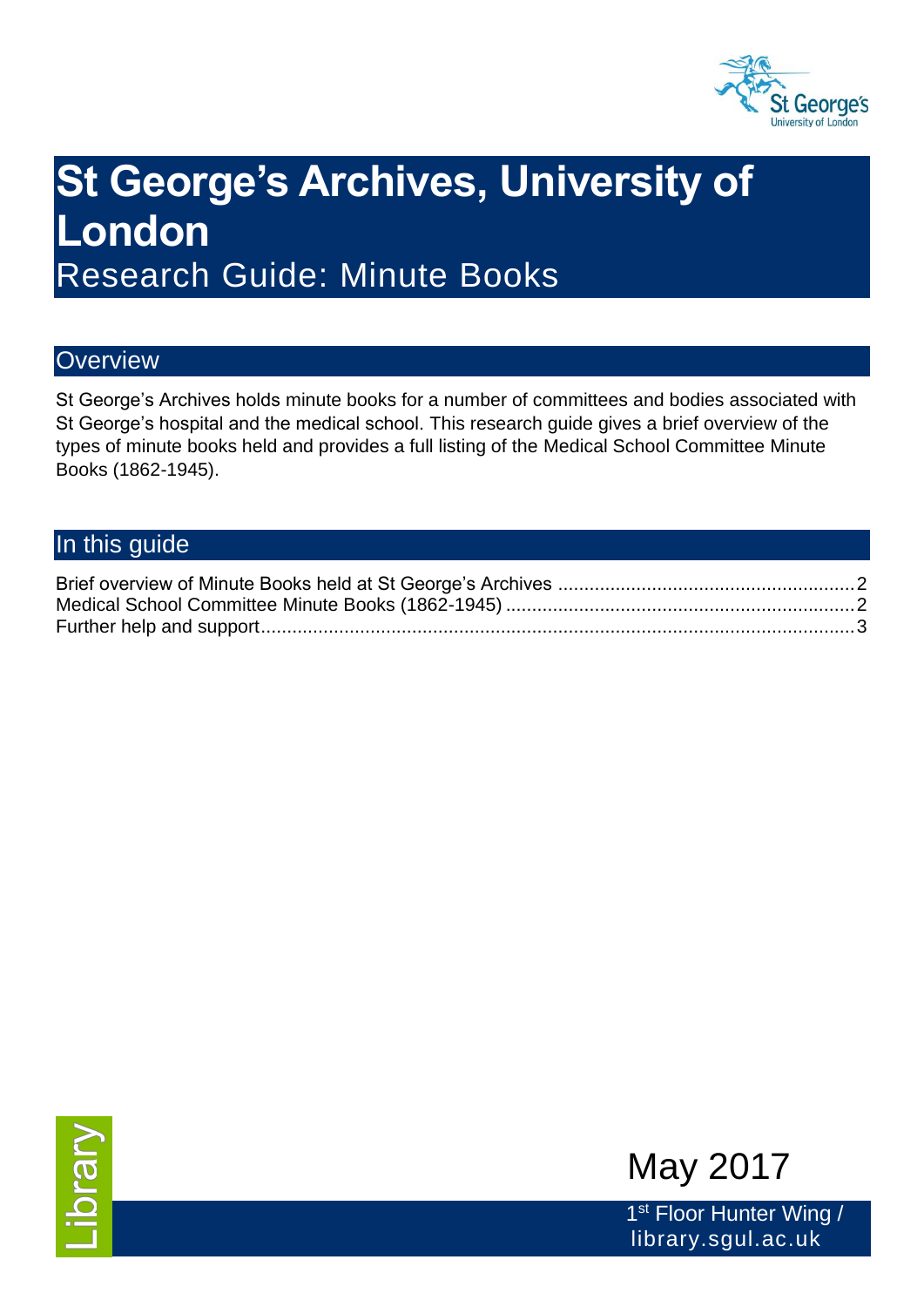### <span id="page-1-0"></span>Brief overview of Minute Books held at St George's Archives

Minute books held in the Archive include, but are not limited to:

- Medical School Committee minute books;
- Medical School Council minutes;
- Library Committee minutes;
- Minutes of meetings of Lecturers of the School of Anatomy & Medicine;
- Minutes of the St George's Hospital Medical Society;
- Committee of Teachers minutes and papers;
- Academic Board minutes:
- Collegiate Committee of Examiners minutes and papers;
- Staff of the Medical School of St George's Hospital minutes of proceedings;
- Minutes of hospital staff meetings

#### <span id="page-1-1"></span>Medical School Committee Minute Books (1862-1945)

One main series of minute books held in the Archive is that of the Medical School Committee. These volumes record the development of the Medical School from 1862 up to 1945 when the reorganisation of the hospital administration led to the Medical School Committee transitioning to a School Council and an Academic Board.



St George's Archive holds Medical School Committee books for the following years:

| Minute Book. Medical School Committee                     | 1862-1869                      |
|-----------------------------------------------------------|--------------------------------|
| St George's Hospital School Committee                     | 1867-1870                      |
| Minute Book. Medical School Committee                     | 1869-1877                      |
| Minute Book. Medical School Committee                     | 1877-1882                      |
| Minute Book. Medical School Committee                     | 1882-1891                      |
| Minute Book, Medical School Committee                     | 1891-1896                      |
| St George's Hospital Medical School Committee 1896 Vol I  | 1896-1903                      |
| St George's Hospital Medical School Committee 1896 Vol II | 1896-1902                      |
| Committee Jan 1903-July 1905 Vol III                      | <b>January 1903-July 1905</b>  |
| Minutes of the Medical School Committee Vol VII           | September 1907-October<br>1909 |
| Minutes of the Medical School Committee Vol VIII          | November 1909-June<br>1912     |
| Minutes of the Medical School Committee IX                | <b>July 1912-March 1914</b>    |
| Minutes of the Medical School Committee X                 | April 1914-May 1917            |